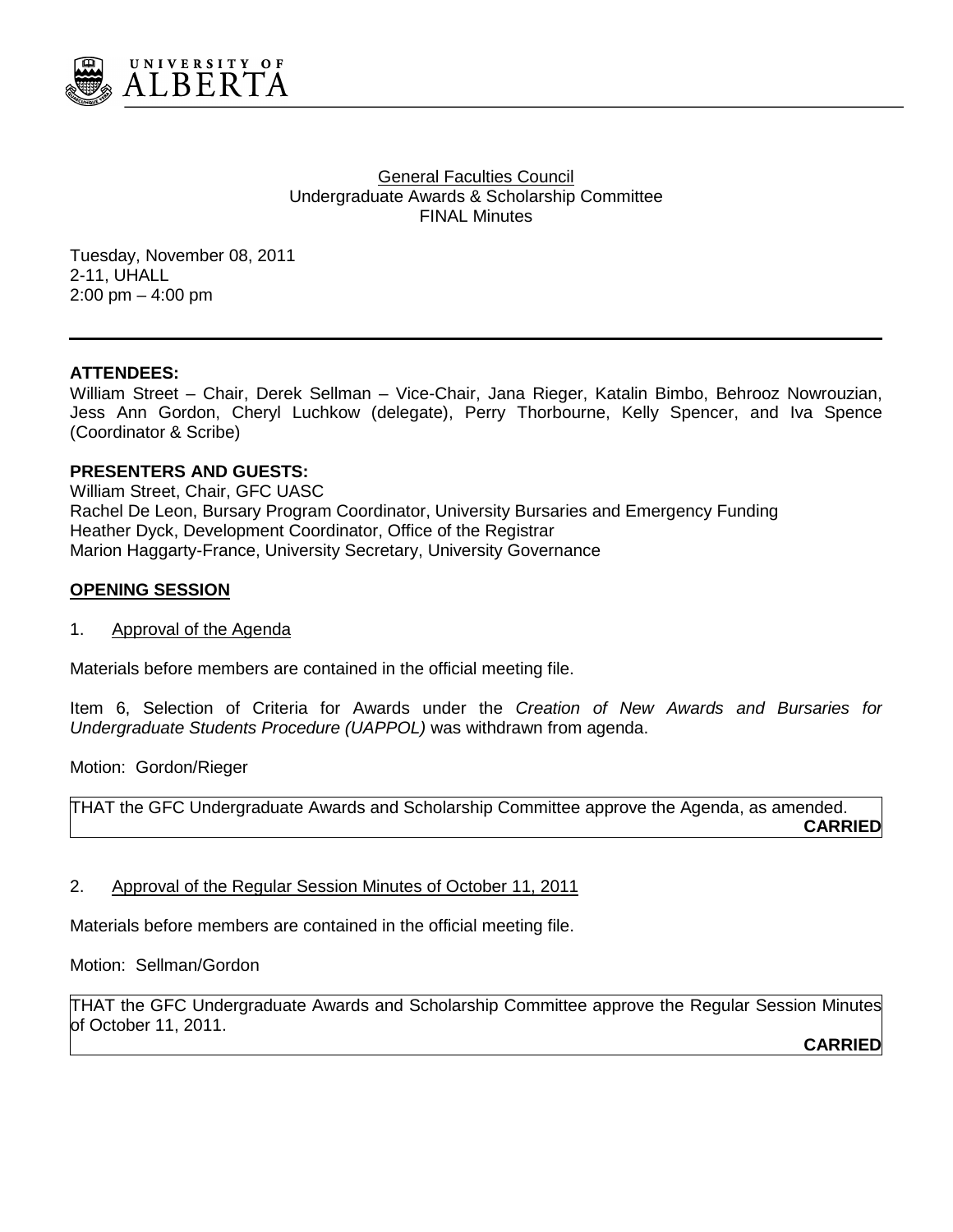# 3. Comments from the Chair (no documents)

The Chair provided information of general interest to members from the *Source* (a news briefing document provided by the Provost and Vice-President (Academic) Office).

# **ACTION ITEMS**

4. New Undergraduate University Bursaries and Emergency Funding (UBEF) Bursaries for Approval (November 8, 2011)

Materials before members are contained in the official meeting file.

*Presenter:* Rachel De Leon, Bursary Program Coordinator, University Bursaries and Emergency Funding

*Purpose of the Proposal:* To approve new undergraduate bursaries.

New University Bursaries and Emergency Funding (UBEF) Bursaries for approval (November 8, 2011)

- 1. Kedra-Lipton Bursary
- 2. Elmer Thomas Memorial Bursary in Environmental Studies

*Discussion:* A few editorial changes were noted by the Committee.

Motion: Bimbo/Sellman

THAT the GFC Undergraduate Awards and Scholarship Committee approve, under delegated authority from General Faculties Council, new undergraduate bursaries, as set forth in Attachment 2 and as amended, to be effective immediately.

**CARRIED**

5. New Undergraduate Student Awards and Scholarships For Approval (November 8, 2011)

Materials before members are contained in the official meeting file.

*Presenter:* Heather Dyck, Development Coordinator, Student Awards

*Purpose of the Proposal:* To approve new undergraduate awards and scholarships

New Undergraduate Awards and Scholarships for Approval (November 8, 2011)

- 1. Deb Snow Memorial Pandas Soccer Award
- 2. Deb Snow Memorial Pandas Soccer Scholarship
- 3. Robert T.E. McLaughlin and Mary Janet (nee Matheson) McLaughlin Award in Canadian History
- 4. Walter and Edith (Hughes) Fryers Undergraduate Scholarship
- 5. Bruce Rains Memorial Prize

*Discussion:* A few editorial changes were noted by the Committee; in addition, there was discussion surrounding Award number 3.

Award number 3: The Committee questioned the last sentence of the award criteria which was based on future achievement. [Subsequent to the UASC meeting the Registrar's Office confirmed that "The recipient must have completed a minimum of one Canadian history course and be registered in a minimum of one